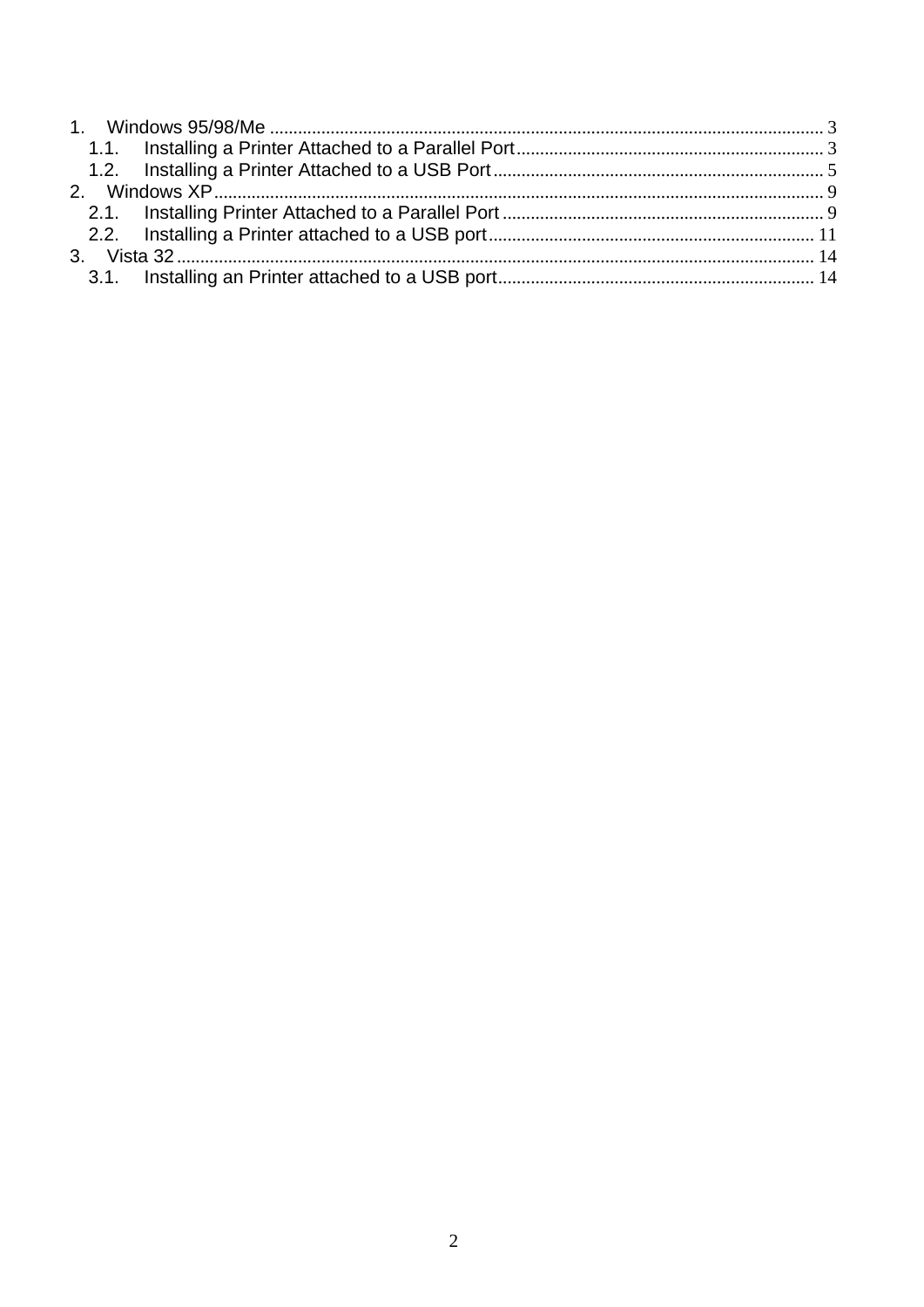## 1. Windows 95/98/Me

- 1.1. Installing a Printer Attached to a Parallel Port
	- 1.1.1. Do not plug in or power on the printer until the drivers have been loaded
	- 1.1.2. Insert the CD-ROM in your CD-ROM or DVD drive
	- 1.1.3. Double click setup.exe in the 95-98-Me folder on the CD-ROM
	- 1.1.4. Click Yes if you agree to the license conditions

| <b>Software Product Licence</b>                                                                                                                                                                                                                                                                                                                                                                                                                                                                                   |  |  |  |
|-------------------------------------------------------------------------------------------------------------------------------------------------------------------------------------------------------------------------------------------------------------------------------------------------------------------------------------------------------------------------------------------------------------------------------------------------------------------------------------------------------------------|--|--|--|
| Please read the following Licence Agreement                                                                                                                                                                                                                                                                                                                                                                                                                                                                       |  |  |  |
| [MPORTANT - READ THIS AGREEMENT CAREFULLY BEFORE CLICKING THE<br>"Yes" BUTTON. By clicking the "Yes" button, you indicate your acceptance of the<br>[following Alps Electric (USA) Inc. License Agreement ("Agreement").                                                                                                                                                                                                                                                                                          |  |  |  |
| ALPS ELECTRIC (USA), INC.LICENSE AGREEMENT AND WARRANTY FOR THE<br>MD-SERIES PRINTER                                                                                                                                                                                                                                                                                                                                                                                                                              |  |  |  |
| This is a legal agreement between you feither an individual or a single entity) and Alps.<br>Electric (USA), Inc. ("Alps") for the Alps MD-Series Printer, which includes computer<br>software and associated printed materials (PRINTER). By clicking the "Yes" button or<br>otherwise installing or copying the PRINTER software (SOFTWARE), you are agreeing to:<br>be bound by the terms of this Agreement. If you do not agree to the terms of this<br>Agreement, you are not authorized to use the PRINTER. |  |  |  |
| Press Yes to accept the terms of the Licence Agreement. Press No if you do not wish to<br>accept its terms. To install this product you must accept this Agreement.                                                                                                                                                                                                                                                                                                                                               |  |  |  |
| Yes<br>No<br>< Back                                                                                                                                                                                                                                                                                                                                                                                                                                                                                               |  |  |  |

#### 1.1.5. Select your printer and click Next

| Micro Dry(TM) Printer Driver Setup |                                                                                                                                                                                                                     | $\boldsymbol{\mathsf{x}}$ |
|------------------------------------|---------------------------------------------------------------------------------------------------------------------------------------------------------------------------------------------------------------------|---------------------------|
|                                    | Please select your printer from the list below. Then, click Next to<br>continue.<br>ALPS MD-5500<br>ALPS MD-5500P<br>ALPS MD-5000<br>ALPS MD-5000P<br>ALPS MD-1300<br>ALPS MD-1500<br>ALPS MD-1000<br>ALPS MD-2300J |                           |
|                                    | ALOG LID ROOGL<br>Description<br>$N$ ext ><br>$\leq$ $\underline{B}$ ack<br>Cancel                                                                                                                                  |                           |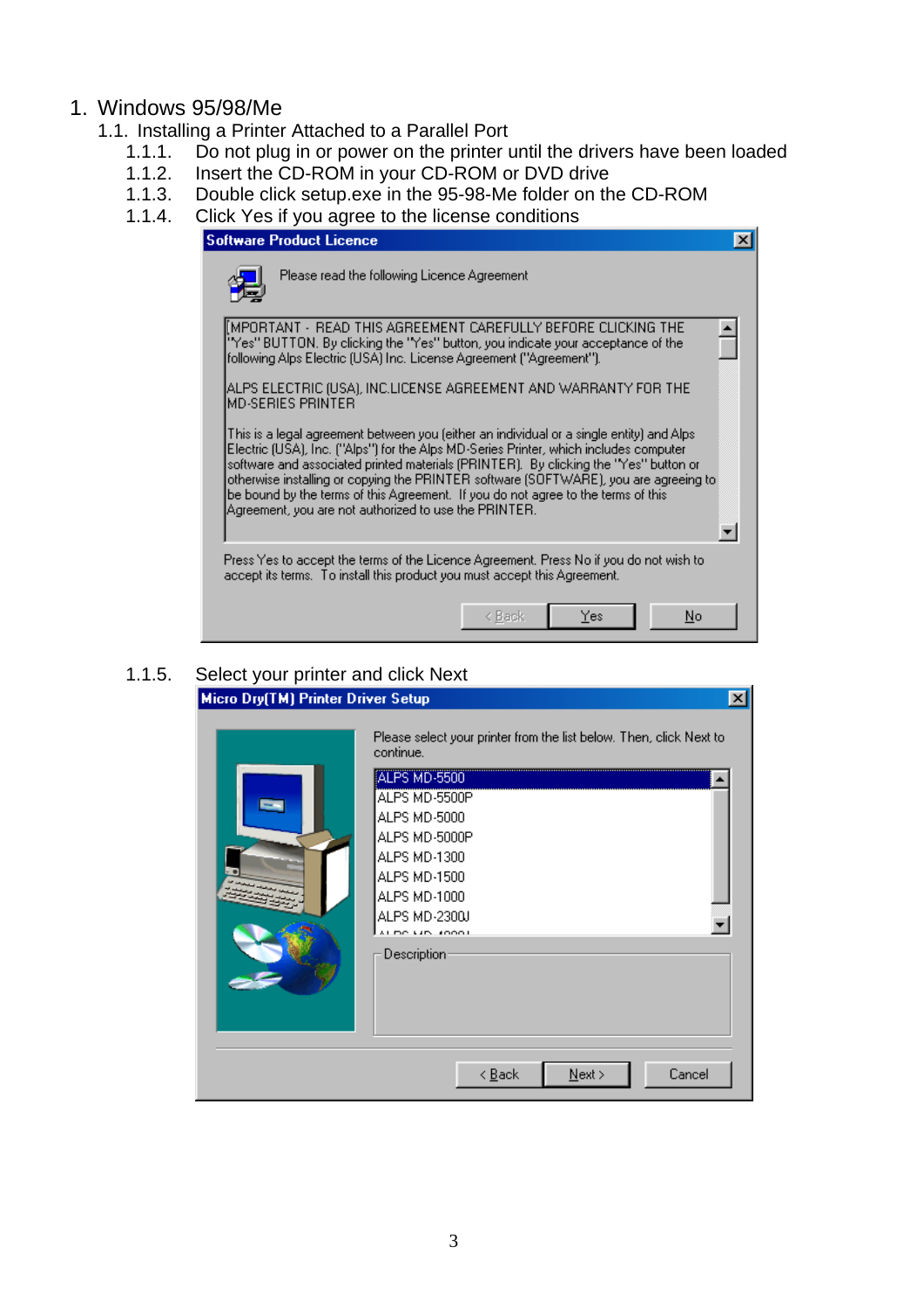| 1.1.6. Select MD_LPT1: and click Next |  |  |
|---------------------------------------|--|--|
|                                       |  |  |

| Micro Dry(TM) Printer Driver Setup |                                                                                | $\vert x \vert$ |
|------------------------------------|--------------------------------------------------------------------------------|-----------------|
|                                    | PORT PORT PORT<br>MD_LPT1:<br>FILE:<br>Description<br><b>ALPS Printer Port</b> |                 |
|                                    | Cancel<br>$N$ ext ><br>< Back                                                  |                 |

## 1.1.7. Click Finish to restart your computer.

| <b>Setup Complete</b> |                                                                                                                                                                                                                                  |
|-----------------------|----------------------------------------------------------------------------------------------------------------------------------------------------------------------------------------------------------------------------------|
|                       | Setup has finished copying files to your computer.<br>Before you can use your ALPS MD-5500 printer, you must restart<br>your computer.<br>Remove any disks from their drives, and then click Finish to<br>restart your computer. |
|                       | Finish<br>< Back                                                                                                                                                                                                                 |

1.1.8. Attach the printer to your parallel port and power it on.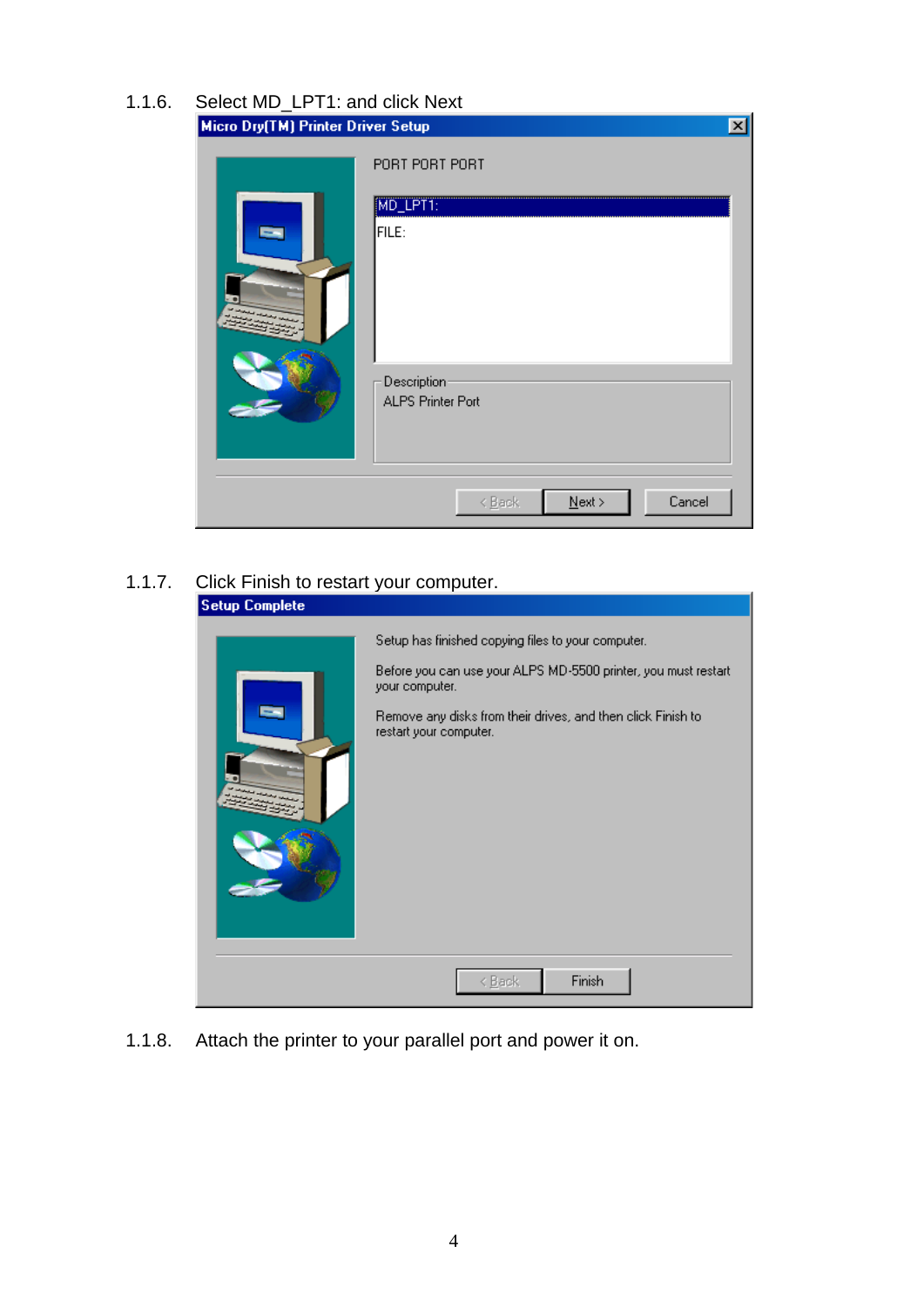- 1.2. Installing a Printer Attached to a USB Port
	- 1.2.1. Insert the driver disk into your CD-ROM or DVD drive
	- 1.2.2. Attach the printer to your computer, and power it on
	- 1.2.3. The Add New Hardware Wizard starts. Click Next

| <b>Add New Hardware Wizard</b> |                                                                                                                                                          |  |  |  |  |
|--------------------------------|----------------------------------------------------------------------------------------------------------------------------------------------------------|--|--|--|--|
|                                | This wizard searches for new drivers for:<br><b>ALPS USB Printer Port</b><br>A device driver is a software program that makes a<br>hardware device work. |  |  |  |  |
|                                | Next ><br>Cancel<br>< Back                                                                                                                               |  |  |  |  |

1.2.4. Select Search for the best driver for your device (Recommended) and click Next

| <b>Add New Hardware Wizard</b> |                                                                                                                                                                                                              |  |  |  |  |
|--------------------------------|--------------------------------------------------------------------------------------------------------------------------------------------------------------------------------------------------------------|--|--|--|--|
|                                | What do you want Windows to do?<br>● Search for the best driver for your device.<br>[(Recommended).<br>C Display a list of all the drivers in a specific<br>location, so you can select the driver you want. |  |  |  |  |
|                                | Next ><br>Cancel<br>< <u>B</u> ack                                                                                                                                                                           |  |  |  |  |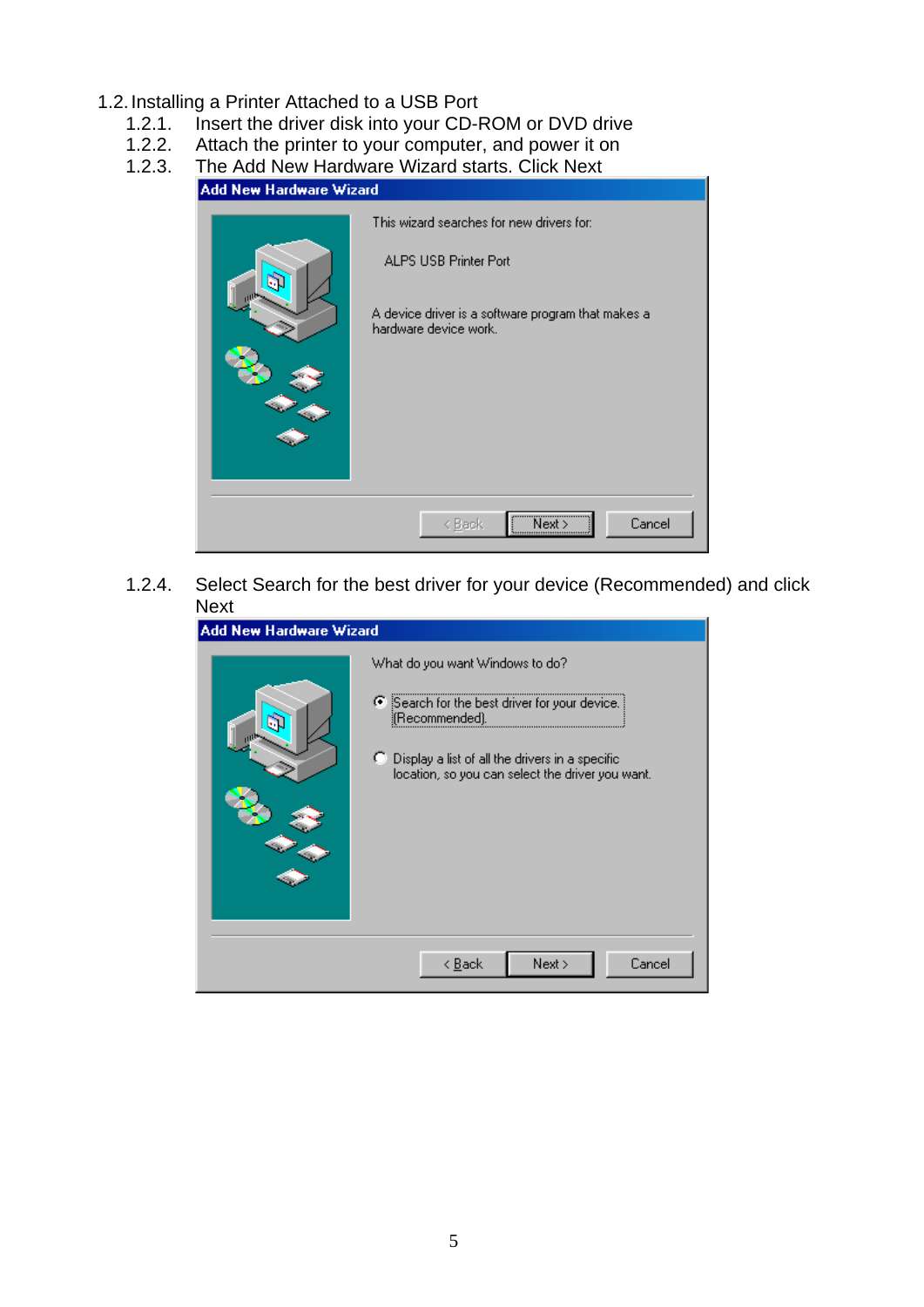1.2.5. Uncheck all options except for Specify a location, click Browse, and navigate to the \95-98-ME\USB5500 directory on your CD\_ROM or DVD drive. Click Next

| Add New Hardware Wizard |                                                                                                                                                                                                                                                                                                                                  |  |  |  |
|-------------------------|----------------------------------------------------------------------------------------------------------------------------------------------------------------------------------------------------------------------------------------------------------------------------------------------------------------------------------|--|--|--|
|                         | Windows will search for new drivers in its driver database<br>on your hard drive, and in any of the following selected<br>locations. Click Next to start the search.<br>$\Box$ Eloppy disk drives<br>$\Box$ CD-ROM drive<br>Microsoft Windows Update<br>$\nabla$ Specify a location:<br>D:\95-98-ME\USB5500<br><br><b>Browse</b> |  |  |  |
|                         | Cancel<br>Next ><br>< <u>B</u> ack                                                                                                                                                                                                                                                                                               |  |  |  |

## 1.2.6. Click Next

| <b>Add New Hardware Wizard</b> |                                                                                                                                                                                                       |  |  |  |  |
|--------------------------------|-------------------------------------------------------------------------------------------------------------------------------------------------------------------------------------------------------|--|--|--|--|
|                                | Windows driver file search for the device:<br><b>ALPS USB Printer Port</b>                                                                                                                            |  |  |  |  |
|                                | Windows is now ready to install the best driver for this<br>device. Click Back to select a different driver, or click Next<br>to continue.<br>Location of driver:<br>D:\95-98-ME\USB5500\ALW9XUSB.INF |  |  |  |  |
|                                | Cancel<br>< <u>B</u> ack                                                                                                                                                                              |  |  |  |  |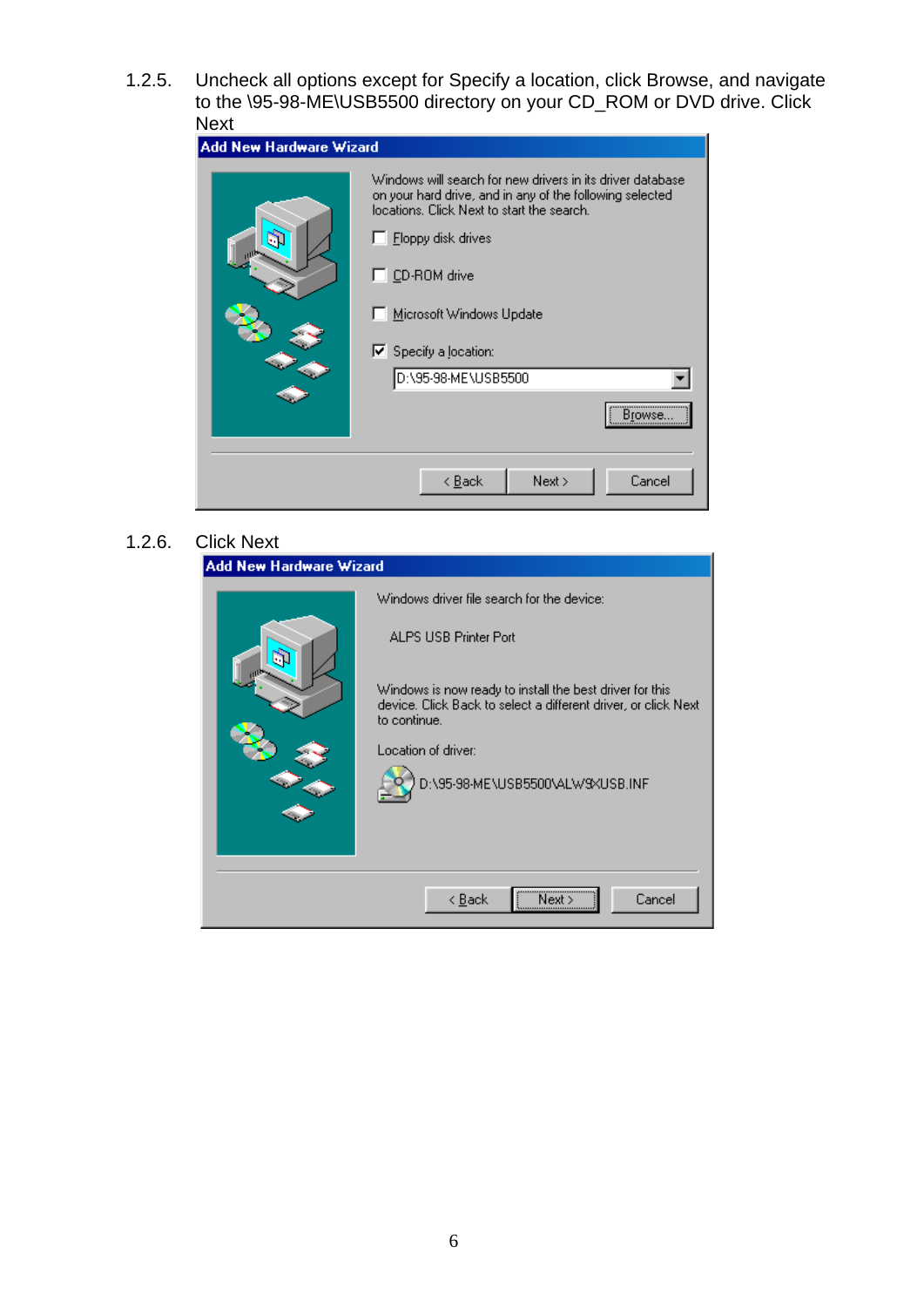1.2.7. Click Yes if you agree to the license conditions

| Software Product Licence                                                                                                                                                                                                                                                                                                                                                                                                                                                                                          |                                                                                                                                                                                                                        |        |     |    | × |
|-------------------------------------------------------------------------------------------------------------------------------------------------------------------------------------------------------------------------------------------------------------------------------------------------------------------------------------------------------------------------------------------------------------------------------------------------------------------------------------------------------------------|------------------------------------------------------------------------------------------------------------------------------------------------------------------------------------------------------------------------|--------|-----|----|---|
|                                                                                                                                                                                                                                                                                                                                                                                                                                                                                                                   | Please read the following Licence Agreement                                                                                                                                                                            |        |     |    |   |
|                                                                                                                                                                                                                                                                                                                                                                                                                                                                                                                   | MPORTANT - READ THIS AGREEMENT CAREFULLY BEFORE CLICKING THE<br>"Yes" BUTTON. By clicking the "Yes" button, you indicate your acceptance of the<br>following Alps Electric (USA) Inc. License Agreement ("Agreement"). |        |     |    |   |
| MD-SERIES PRINTER                                                                                                                                                                                                                                                                                                                                                                                                                                                                                                 | ALPS ELECTRIC (USA), INC.LICENSE AGREEMENT AND WARRANTY FOR THE                                                                                                                                                        |        |     |    |   |
| This is a legal agreement between you feither an individual or a single entity) and Alps.<br>Electric (USA), Inc. ("Alps") for the Alps MD-Series Printer, which includes computer<br>software and associated printed materials (PRINTER). By clicking the "Yes" button or<br>otherwise installing or copying the PRINTER software (SOFTWARE), you are agreeing to:<br>be bound by the terms of this Agreement. If you do not agree to the terms of this<br>Agreement, you are not authorized to use the PRINTER. |                                                                                                                                                                                                                        |        |     |    |   |
|                                                                                                                                                                                                                                                                                                                                                                                                                                                                                                                   | Press Yes to accept the terms of the Licence Agreement. Press No if you do not wish to<br>accept its terms. To install this product you must accept this Agreement.                                                    |        |     |    |   |
|                                                                                                                                                                                                                                                                                                                                                                                                                                                                                                                   |                                                                                                                                                                                                                        | < Back | Yes | No |   |

## 1.2.8. Select your printer and click Next<br>Micro Dry(TM) Printer Driver Setup

|                                    |                                                                                                                   | $\vert x \vert$ |
|------------------------------------|-------------------------------------------------------------------------------------------------------------------|-----------------|
| Micro Dry(TM) Printer Driver Setup | Please select your printer from the list below. Then, click Next to<br>continue.<br>ALPS MD-5500<br>ALPS MD-5500P |                 |
|                                    | Description<br>$\leq$ $\underline{\mathsf{B}}$ ack<br>$N$ ext ><br>Cancel                                         |                 |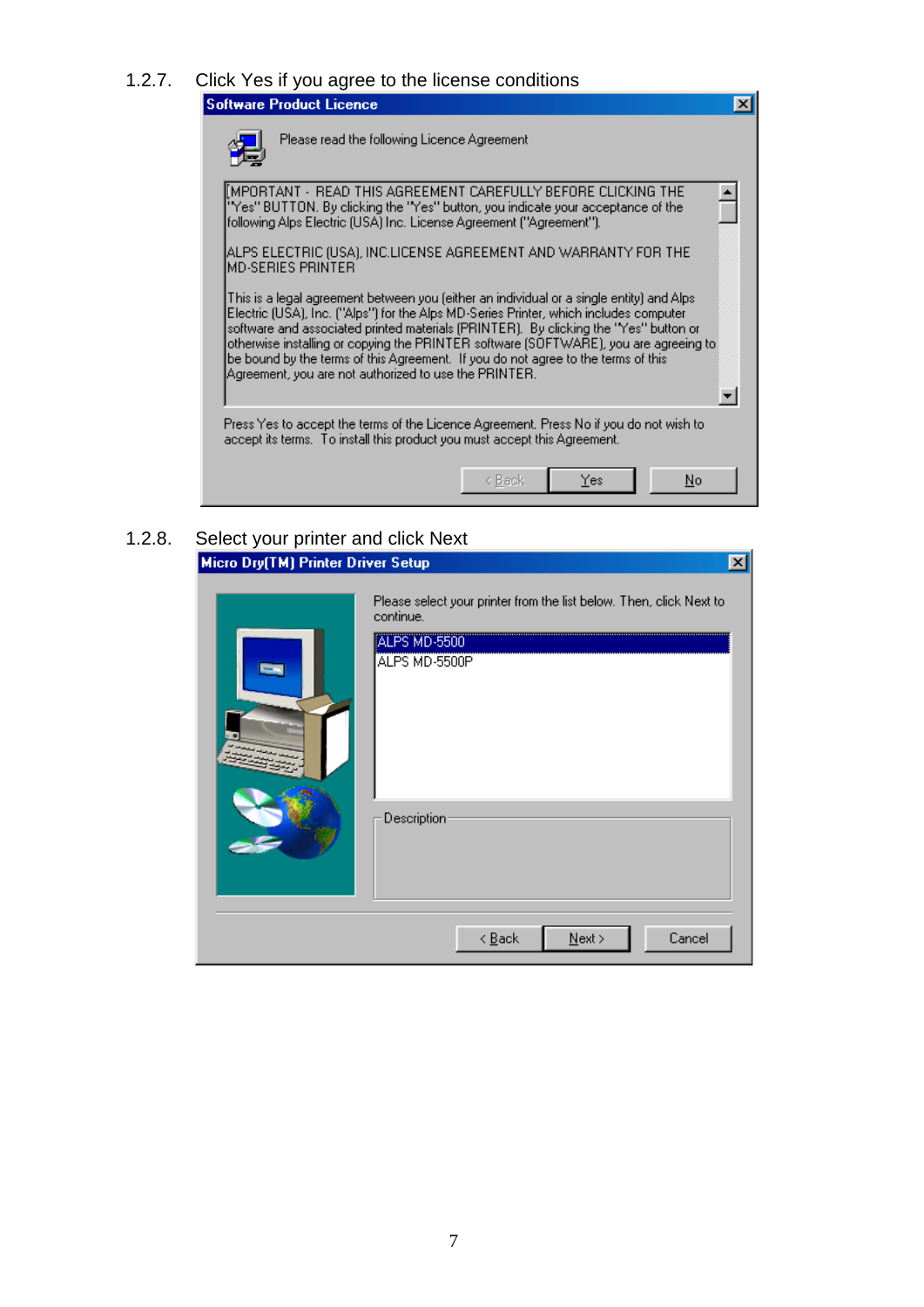| 1.2.9. Select MD LPT1: and click Next |  |  |
|---------------------------------------|--|--|
|                                       |  |  |

| Micro Dry(TM) Printer Driver Setup |                                                           | $\vert x \vert$ |
|------------------------------------|-----------------------------------------------------------|-----------------|
|                                    | PORT PORT PORT<br>MD_LPT1:<br>FILE:                       |                 |
|                                    | Description                                               |                 |
|                                    | <b>ALPS Printer Port</b><br>Cancel<br>$N$ ext ><br>< Back |                 |

## 1.2.10. Click Finish to restart your computer.

| <b>Setup Complete</b> |                                                                                                                                                                                                                                  |
|-----------------------|----------------------------------------------------------------------------------------------------------------------------------------------------------------------------------------------------------------------------------|
|                       | Setup has finished copying files to your computer.<br>Before you can use your ALPS MD-5500 printer, you must restart<br>your computer.<br>Remove any disks from their drives, and then click Finish to<br>restart your computer. |
|                       | Finish<br>< Back                                                                                                                                                                                                                 |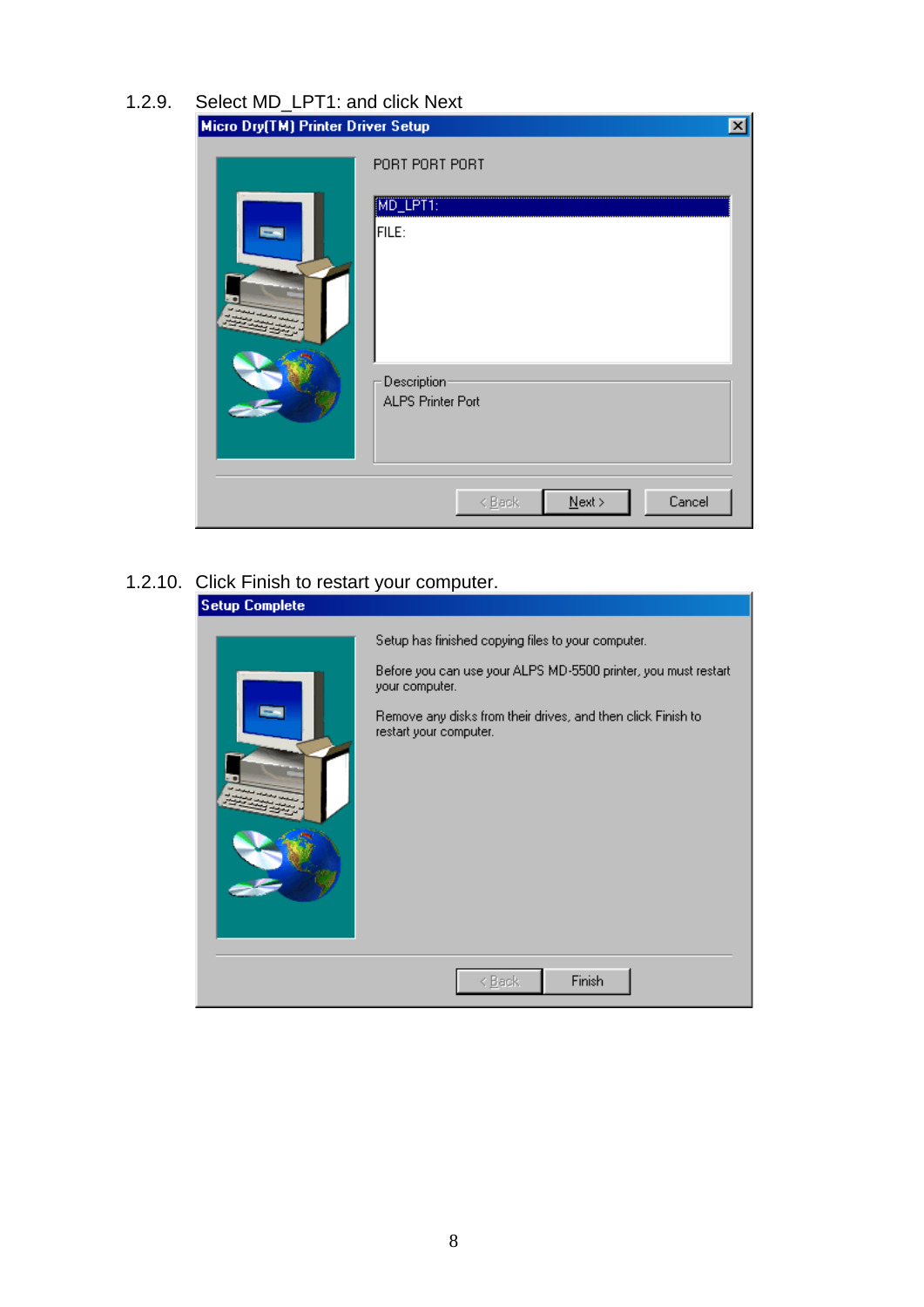## 2. Windows XP

- 2.1. Installing Printer Attached to a Parallel Port
	- 2.1.1. Do not plug in or power on the printer until the drivers have been loaded
	- 2.1.2. Insert the CD-ROM in your CD-ROM or DVD drive
	- 2.1.3. Double click setup.exe in the 2000-XP-Vista32 folder on the CD-ROM
	- 2.1.4. Select your printer and click Next

| <b>ALPS Micro Dry(TM) Printer Driver Setup</b>                        | $\times$         |
|-----------------------------------------------------------------------|------------------|
| Please choose your printer model.                                     |                  |
| <b>ALPS MD-5000</b><br>ALPS MD-5000P<br>ALPS MD-5500<br>ALPS MD-5500P |                  |
| InstallShield                                                         | Cancel<br>Next > |

2.1.5. Click Yes if you agree to the license conditions. The required files will be copied to your computer. This step can take quite some time depending on the specification of your computer.

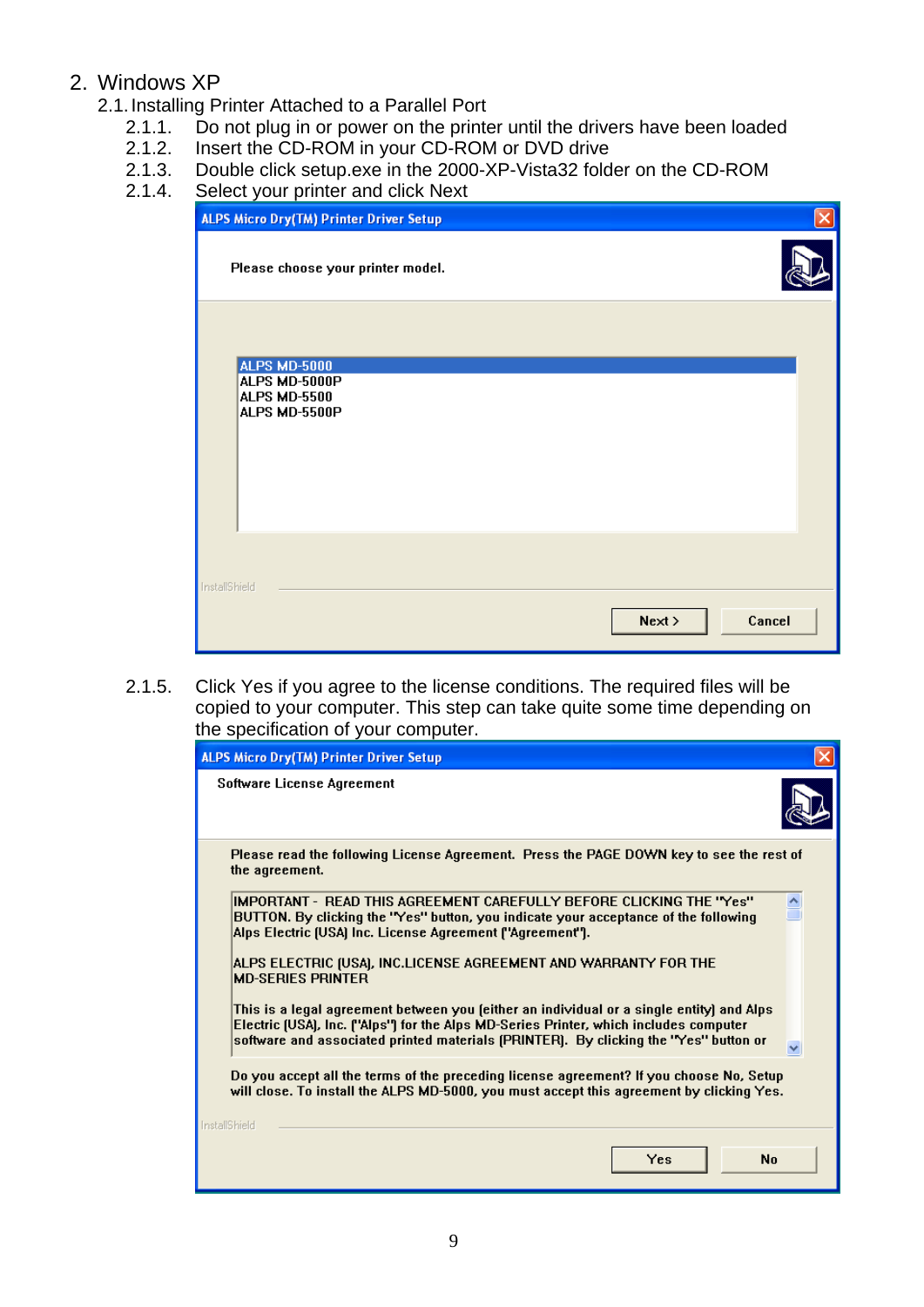#### 2.1.6. Click Finish to complete the setup



- 2.1.7. Shut down the computer<br>2.1.8. Plug in the printer
- Plug in the printer
- 2.1.9. Turn on the computer.
- 2.1.10. The printer is now ready for use.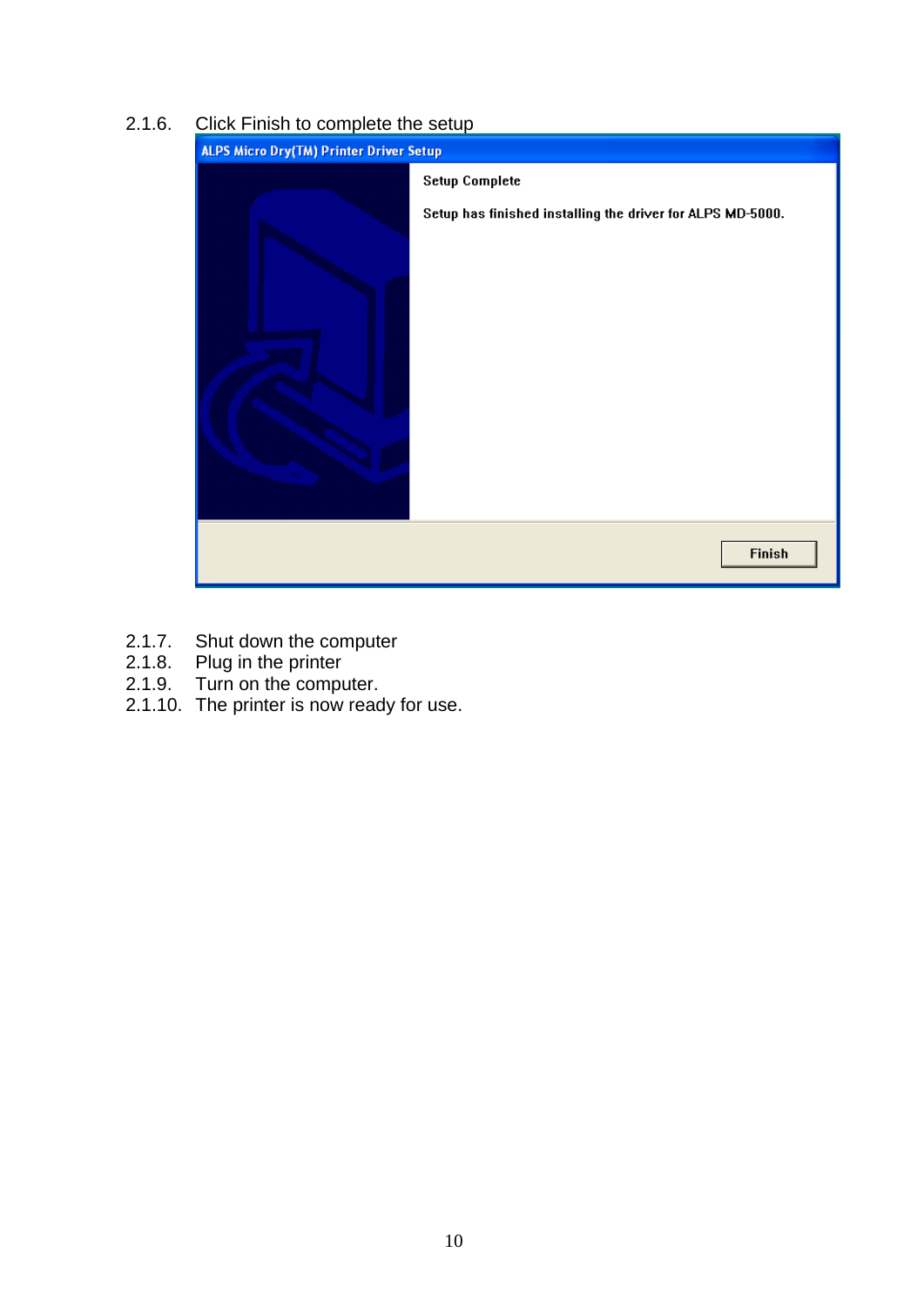- 2.2. Installing a Printer attached to a USB port
	- 2.2.1. Insert the CD-ROM in your CD-ROM or DVD drive.
	- 2.2.2. Plug the printer in and turn it on The New Hardware Wizard will open. Select "No, not this time" and click Next

| <b>Found New Hardware Wizard</b> |                                                                                                                                                                                                                |
|----------------------------------|----------------------------------------------------------------------------------------------------------------------------------------------------------------------------------------------------------------|
|                                  | Welcome to the Found New<br>Hardware Wizard                                                                                                                                                                    |
|                                  | Windows will search for current and updated software by<br>looking on your computer, on the hardware installation CD, or on-<br>the Windows Update Web site (with your permission).<br>Read our privacy policy |
|                                  | Can Windows connect to Windows Update to search for<br>software?                                                                                                                                               |
|                                  | $\bigcirc$ Yes, this time only                                                                                                                                                                                 |
|                                  | ◯ Yes, now and every time I connect a device                                                                                                                                                                   |
|                                  | ◉ No, not this time                                                                                                                                                                                            |
|                                  |                                                                                                                                                                                                                |
|                                  | Click Next to continue.                                                                                                                                                                                        |
|                                  | Next ><br>< Back<br>Cancel                                                                                                                                                                                     |

2.2.3. Select "Install from a list or specific Location (Advanced)". Click Next. **Found New Hardware Wizard** 

| This wizard helps you install software for:                                     |
|---------------------------------------------------------------------------------|
| ALPS MD-5500_T-03                                                               |
| If your hardware came with an installation CD<br>or floppy disk, insert it now. |
| What do you want the wizard to do?                                              |
| Install the software automatically (Recommended)                                |
| ◯ Install from a list or specific location (Advanced)                           |
| Click Next to continue.                                                         |
| Next ><br>< Back<br>Cancel                                                      |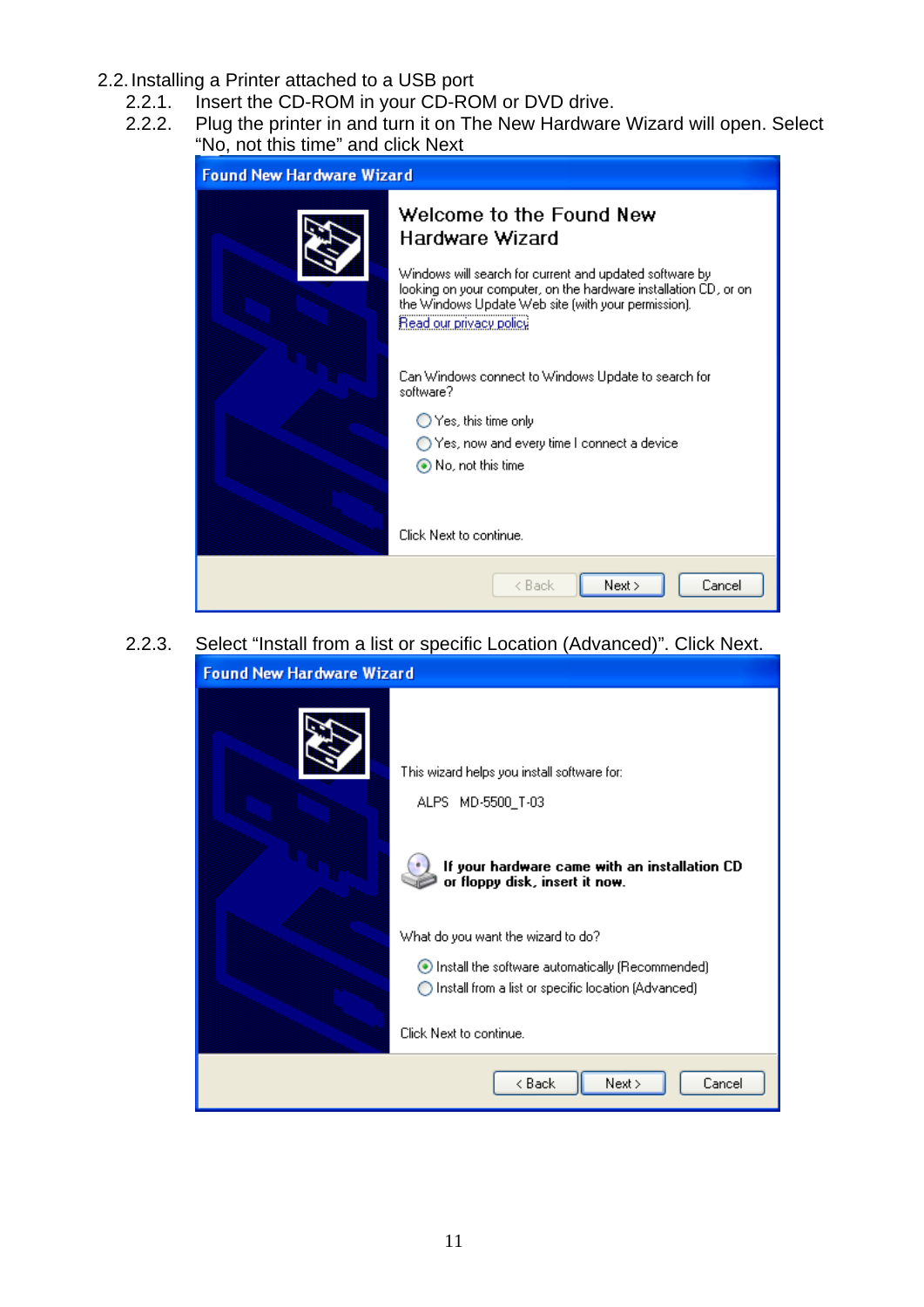2.2.4. Select "Search for the best driver in these locations:". Select "Search removable media (floppy, CD-ROM…)". Click Next

| .<br><b>Found New Hardware Wizard</b>                                                                                                                          |
|----------------------------------------------------------------------------------------------------------------------------------------------------------------|
| Please choose your search and installation options.                                                                                                            |
| Search for the best driver in these locations.                                                                                                                 |
| Use the check boxes below to limit or expand the default search, which includes local<br>paths and removable media. The best driver found will be installed.   |
| Search removable media (floppy, CD-ROM)                                                                                                                        |
| $\blacktriangleright$ Include this location in the search:                                                                                                     |
| D۸<br>Browse<br>v                                                                                                                                              |
| Don't search. I will choose the driver to install.                                                                                                             |
| Choose this option to select the device driver from a list. Windows does not guarantee that<br>the driver you choose will be the best match for your hardware. |
|                                                                                                                                                                |
|                                                                                                                                                                |
| < Back<br>Next ><br>Cancel                                                                                                                                     |

2.2.5. You will be prompted to Stop the installation or continue due to driver signing. Click Continue Anyway

| <b>Hardware Installation</b>                                                                                                                                                                                                                                                                                                                                                                                                                                                                                             |
|--------------------------------------------------------------------------------------------------------------------------------------------------------------------------------------------------------------------------------------------------------------------------------------------------------------------------------------------------------------------------------------------------------------------------------------------------------------------------------------------------------------------------|
| The software you are installing for this hardware:<br>Printers<br>has not passed Windows Logo testing to verify its compatibility.<br>with Windows XP. (Tell me why this testing is important.)<br>Continuing your installation of this software may impair<br>or destabilize the correct operation of your system<br>either immediately or in the future. Microsoft strongly<br>recommends that you stop this installation now and<br>contact the hardware vendor for software that has<br>passed Windows Logo testing. |
| <b>STOP</b> Installation<br>Continue Anyway                                                                                                                                                                                                                                                                                                                                                                                                                                                                              |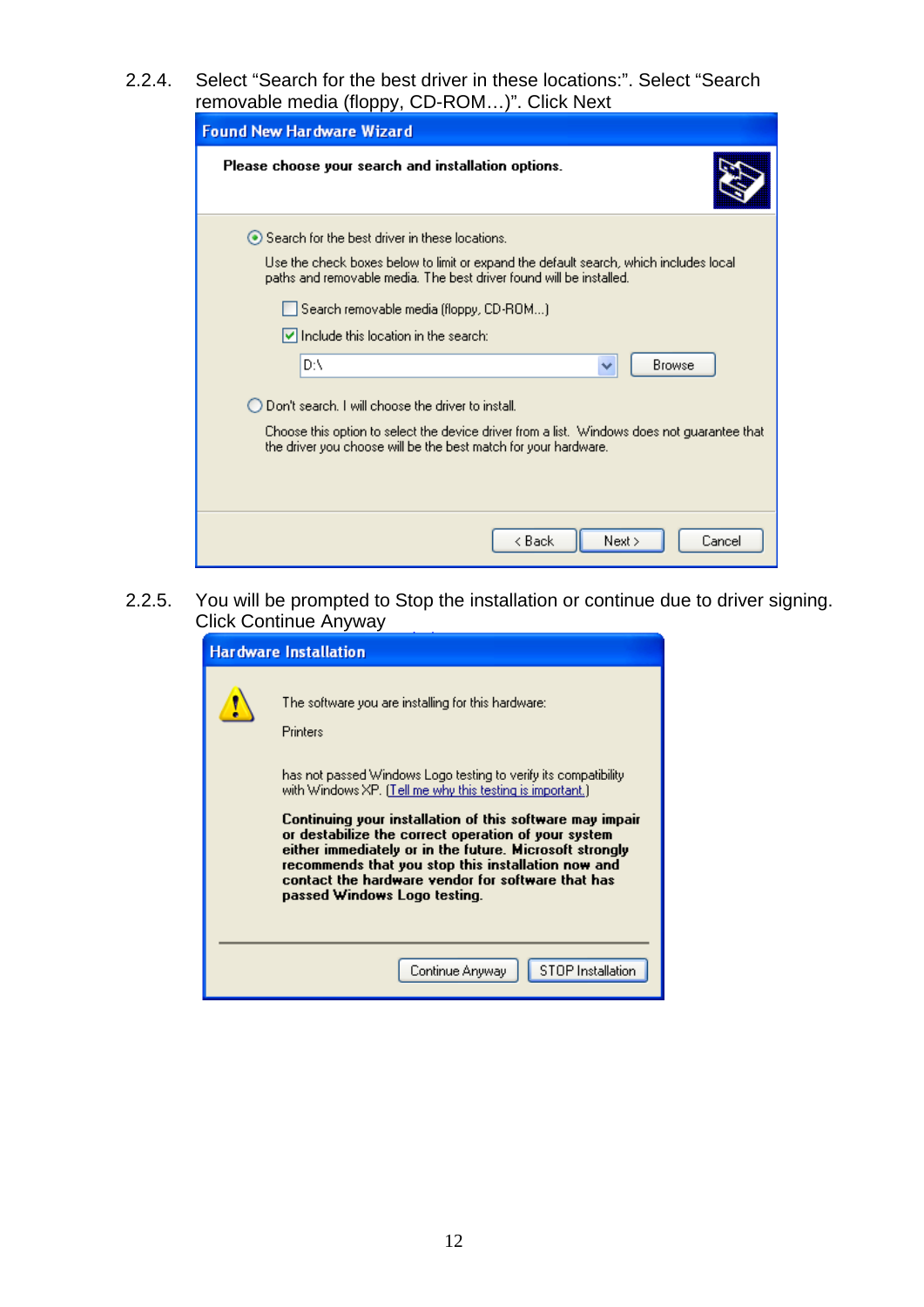2.2.6. Setup will copy the required files. When this process has completed, click Finish

| <b>Found New Hardware Wizard</b> |                                                                                                                                                                        |
|----------------------------------|------------------------------------------------------------------------------------------------------------------------------------------------------------------------|
|                                  | <b>Completing the Found New</b><br><b>Hardware Wizard</b><br>The wizard has finished installing the software for:<br>ALPS MD-5500<br>Click Finish to close the wizard. |
|                                  | Finish<br>< Back<br>Cancel                                                                                                                                             |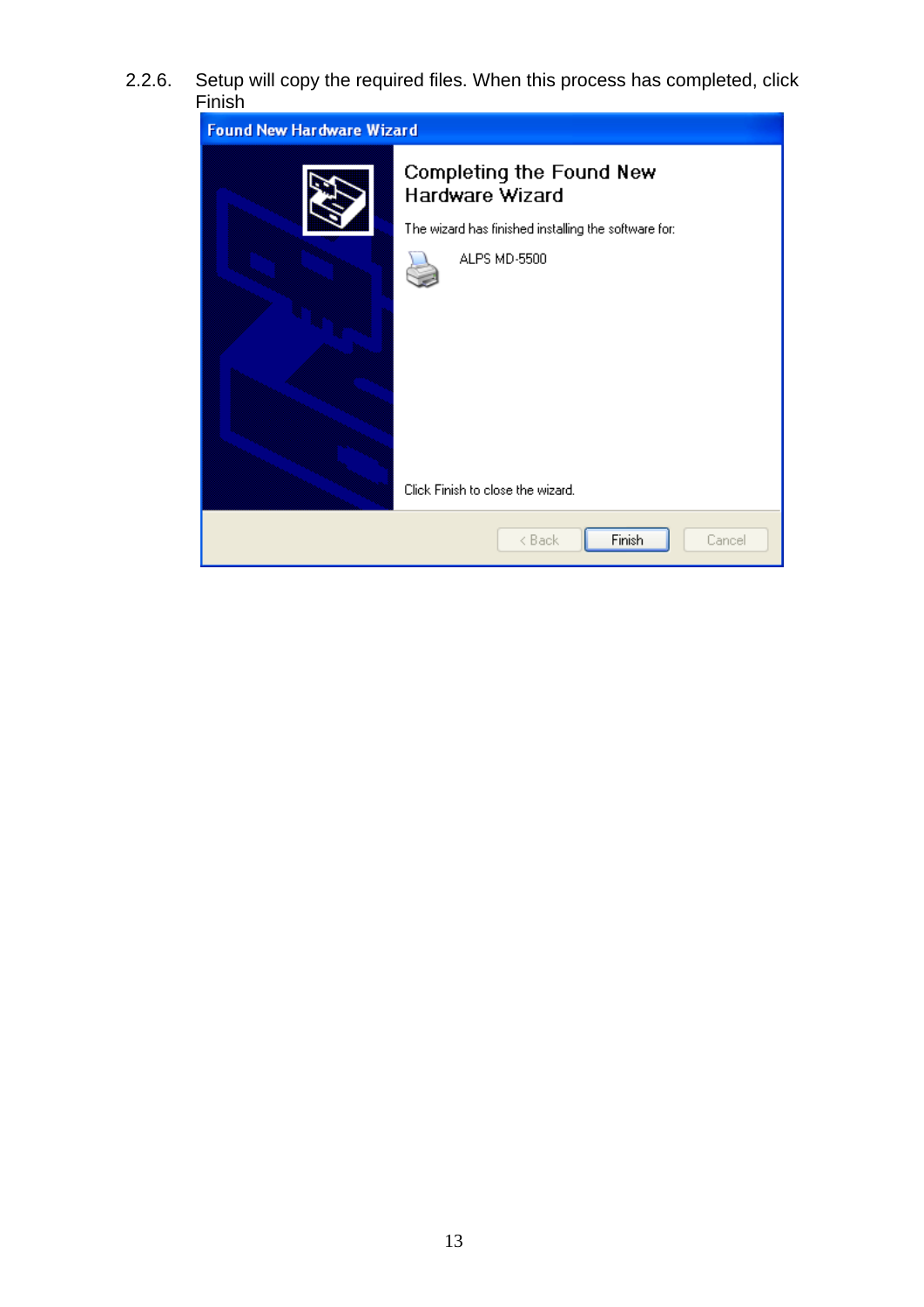- 3. Vista 32
	- 3.1. Installing an Printer attached to a USB port
		- 3.1.1. Insert the CD-ROM in your CD-ROM or DVD drive.
			- 3.1.2. Plug the printer in and turn it on The New Hardware Wizard will open. Select "Locate and install driver software (Recommended)"

| +- Found New Hardware                                                                                                                            |
|--------------------------------------------------------------------------------------------------------------------------------------------------|
| Windows needs to install driver software for your ALPS<br>MD-5500 T-03                                                                           |
| Locate and install driver software (recommended)<br>Windows will guide you through the process of installing driver software<br>for your device. |
| $\rightarrow$ Ask me again later<br>Windows will ask again the next time you plug in your device or log on.                                      |
| Don't show this message again for this device<br>Your device will not function until you install driver software.                                |
| Cancel                                                                                                                                           |

3.1.3. Vista will ask your permission to continue. Click Continue

| <b>Found New Hardware</b>                                              |
|------------------------------------------------------------------------|
| <b>User Account Control</b>                                            |
| Windows needs your permission to continue                              |
| If you started this action, continue.                                  |
| Device driver software installation<br><b>Microsoft Windows</b>        |
| Cancel<br>Continue<br><b>Details</b>                                   |
| User Account Control helps stop unauthorized changes to your computer. |
| Your device will not function until you install driver software.       |
| Cancel                                                                 |